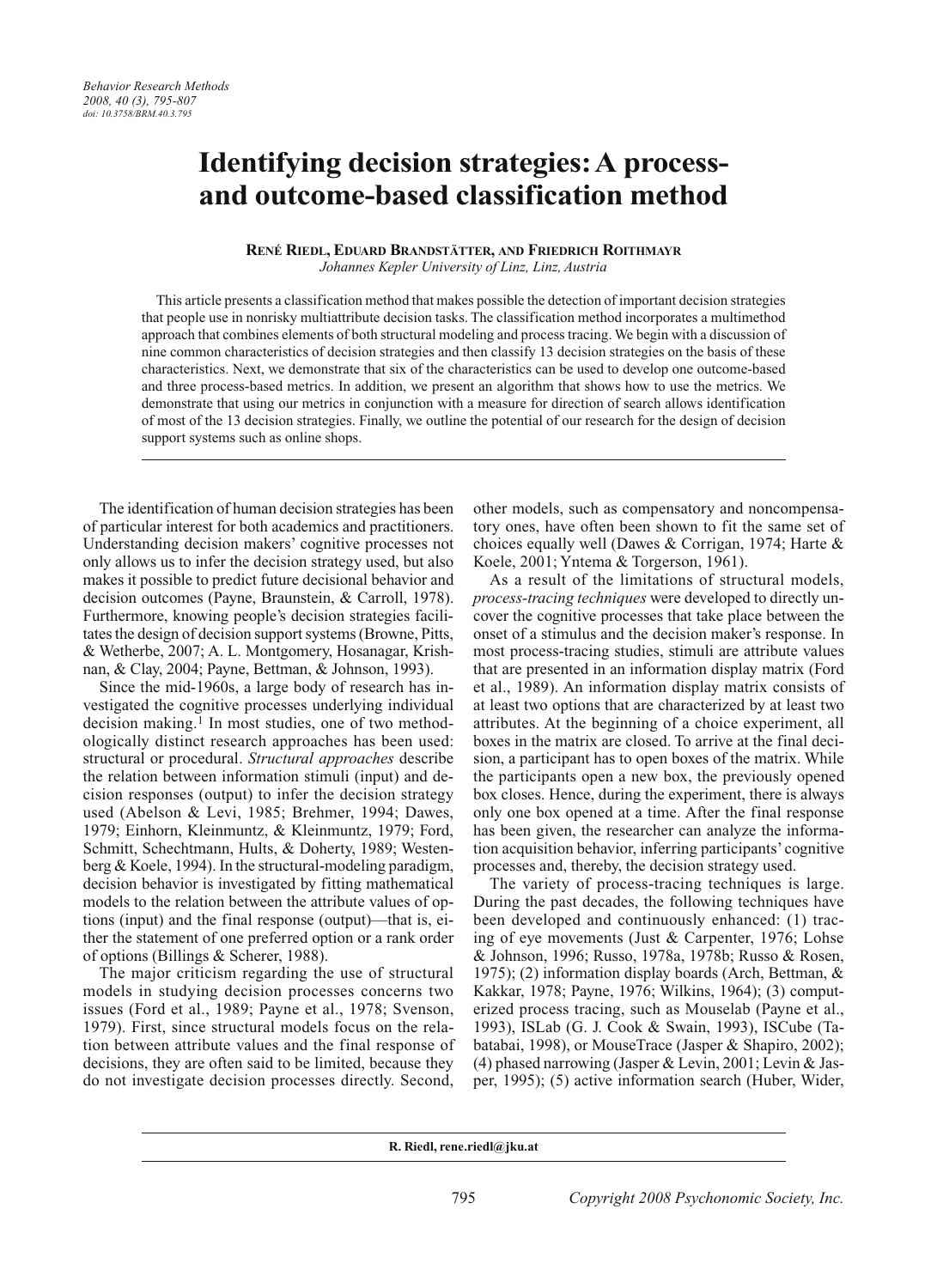|                                                                            |               |            |                                               |                | <b>Table 1</b> |            |               |               |               |               |               |            |            |
|----------------------------------------------------------------------------|---------------|------------|-----------------------------------------------|----------------|----------------|------------|---------------|---------------|---------------|---------------|---------------|------------|------------|
|                                                                            |               |            | <b>Characteristics of Decision Strategies</b> |                |                |            |               |               |               |               |               |            |            |
| Characteristic                                                             | ADD           | <b>DIS</b> | <b>DOM</b>                                    | <b>EBA</b>     | EQW            | <b>LEX</b> | LIM           | <b>LVA</b>    | MAJ           | <b>MAU</b>    | <b>MCD</b>    | <b>REC</b> | <b>SAT</b> |
| 1. Utility values ignored?<br>Yes $(Y)$ vs. no $(N)$                       | N             | Y          | N                                             | Y              | N              | Y          | N             | N             | N             | N             | N             | Y          | Y          |
| 2. Option-based (O) vs.<br>attribute-based (A) search                      | $\mathsf{A}$  | $\Omega$   | A                                             | $\overline{A}$ | $\Omega$       | A          | $\Omega$      | $\Omega$      | A             | $\Omega$      | $\mathsf{A}$  | A          | $\Omega$   |
| 3. Consistent $(C)$ vs. selective $(S)$<br>across attributes               | $\mathcal{C}$ | S          | $\mathcal{C}$                                 | S              | $\mathcal{C}$  | S          | $\mathcal{C}$ | $\mathcal{C}$ | $\mathcal{C}$ | $\mathcal{C}$ | $\mathcal{C}$ | S          | S          |
| 4. Consistent $(C)$ vs. selective $(S)$<br>across options                  | S             | S          | $\mathcal{C}$                                 | S              | $\mathcal{C}$  | S          | $\mathcal{C}$ | $\mathcal{C}$ | $\mathcal{C}$ | $\mathcal{C}$ | S             | S          | S          |
| 5. Elimination of options prior to<br>final choice? Yes $(Y)$ vs. no $(N)$ | Y             | Y          | N                                             | Y              | N              | Y          | N             | N             | N             | N             | Y             | Y          | Y          |
| 6. Attribute weights used?<br>Yes $(Y)$ vs. no $(N)$                       | N             | N          | N                                             | Y              | N              | Y          | Y             | N             | N             | Y             | N             | Y          | N          |
| 7. Cutoff (aspiration) levels used?<br>Yes $(Y)$ vs. no $(N)$              | N             | Y          | N                                             | Y              | N              | N          | N             | N             | N             | N             | N             | N          | Y          |
| 8. Compensatory (C) vs.<br>noncompensatory $(N)$                           | $\mathcal{C}$ | N          | $\mathbf N$                                   | N              | $\mathcal{C}$  | N          | N             | N             | $\mathcal{C}$ | $\mathcal{C}$ | $\mathcal{C}$ | N          | N          |
| 9. Quantitative (QN) vs.<br>qualitative (QL) reasoning                     | QN            | QL         | QL                                            | QL             | QN             | QL         | QL            | QN            | QN            | QN            | QN            | QL         | QL         |

Note—Payne, Bettman, and Johnson (1993, p. 32) have classified the additive difference strategy (ADD), elimination-by-aspects strategy (EBA), equal weights strategy (EQW), lexicographic strategy (LEX), multiattribute utility model (MAU), majority of confirming dimensions strategy (MCD), and satisficing heuristic (SAT). Hastie and Dawes (2001, pp. 232–234) have classified the disjunctive strategy (DIS), dominance strategy (DOM), and recognition heuristic (REC) on the basis of five attributes in each case. Therefore, our contribution to the  $13 \times 9$  matrix is 67 new boxes (57%). LIM, least important minimum heuristic; LVA, least variance heuristic; MAJ, majority strategy.

& Huber, 1997; Williamson, Ranyard, & Cuthbert, 2000); and finally, (6) verbal protocols (Ericsson & Simon, 1980; Newell & Simon, 1972; Nisbett & Wilson, 1977).2 Techniques 1–4 can be regarded as quantitative, whereas Techniques 5 and 6 are qualitative in nature.

To investigate information acquisition behavior and to infer each person's cognitive strategy in a nonrisky multiattribute decision situation, several metrics have been developed (sorting by the date of their publication): decision time (Hogarth, 1975; Pollay, 1970); proportion of information searched, search index, and variability in the amount of information searched per option (Payne, 1976); reacquisition rate (Jacoby, Chestnut, Weigl, & Fisher, 1976); variability in the amount of information searched per attribute and a contingency measure (Klayman, 1982); total amount of processing, total amount of time spent on the information in the boxes, and average time spent per item of information acquired (Payne et al., 1993); a strategy measure (Böckenholt & Hynan, 1994); and a multiple- step transition index (Ball, 1997).3

Although these metrics make possible the identification of decision strategy *types*, they usually cannot be used to identify a particular decision strategy precisely. For example, Payne's (1976, p. 376) search index (SI) indicates the "direction of search" that can be either "interdimensional" (optionwise) or "intradimensional" (attribute-wise). Since there are many decision strategies that imply either an option-wise or an attribute-wise search (see Table 1), SI does not allow for the precise identification of a particular decision strategy.

Even if several of the above-mentioned metrics are used together, it is seldom possible to precisely identify a particular decision strategy (Ford et al., 1989). Therefore, some researchers have argued for the complementary application of quantitative and qualitative process-tracing techniques. Payne (1976), for example, used information boards and verbal protocols; that is, participants had to "think aloud" while acquiring pieces of information sequentially and making their final decision. Furthermore, Newell and Simon (1972) claimed that adding eye fixations to the standard analysis of verbal protocols facilitated the identification of decision strategies. However, there is empirical evidence that "thinking aloud"—if carried out retrospectively rather than concurrently often yields unreliable data on decision processes, due to memory distortion, interpretation, and an inability to recall facts, which were not encoded in long-term memory (Ericsson & Simon, 1984; Nisbett & Wilson, 1977; Todd & Benbasat, 1987).

To identify the decision strategy used by individuals in experimental decision situations, researchers from different academic fields stress the importance of *multimethod approaches* that combine elements of both structural approaches and process-tracing techniques (Costa-Gomes, Crawford, & Broseta, 2001; Einhorn et al., 1979; Harte & Koele, 2001; Payne et al., 1978; Svenson, 1979). To our knowledge, a comprehensive theoretical framework that allows for the identification of individual decision strategies in a nonrisky multiattribute decision environment does not yet exist.4 In this article, we present a classification method that applies a multimethod approach.

The remainder of this article is structured as follows. In the next section, 13 decision strategies will be discussed and described on the basis of nine characteristics. In the subsequent section, we will introduce four new metrics. We will combine them into an algorithm, which allows for the identification of most of 13 decision strat-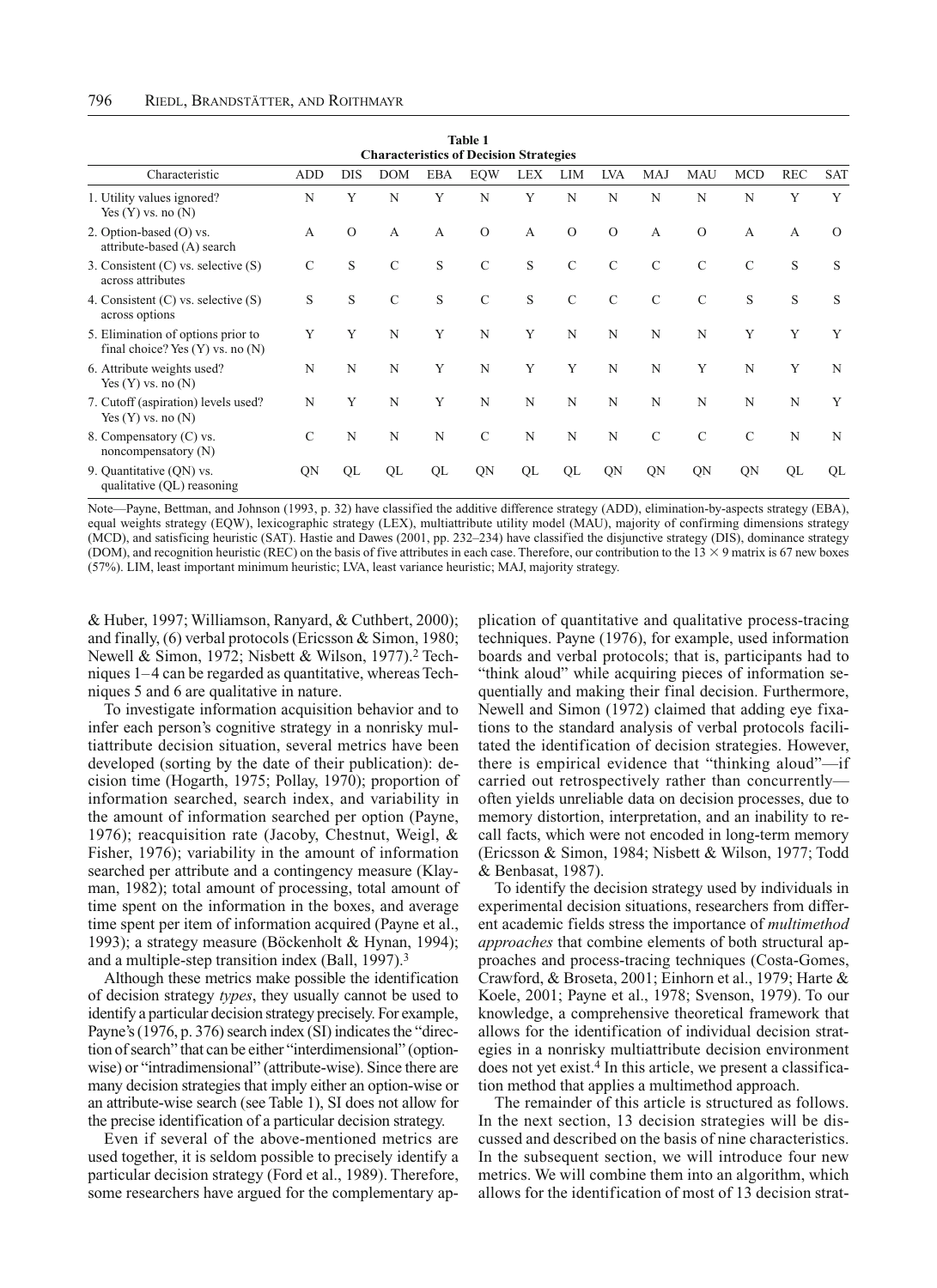egies. On the basis of this algorithm, we will present a computer program, called *DecisionTracer*, that can be used to identify decision strategies. The final section outlines the conclusions, limitations, and applications of our approach.

### **Decision Strategies**

In close resemblance to Payne, Bettman, Coupey, and Johnson (1992), we define a decision strategy as a sequence of operations used to transform an initial stage of knowledge into a final goal state of knowledge in which the decision maker feels that the decision problem is solved.

Several characteristics describe a decision strategy (Hastie & Dawes, 2001; Jungermann, Pfister, & Fischer, 2005; Payne et al., 1993). Hence, if one wants to distinguish decision strategies from each other, these characteristics allow for discrimination. First, some decision strategies do not process all attribute (utility) values available, whereas others do. Hence, strategies can be distinguished by the amount of information processed. Second, information processing is either option-wise or attribute-wise. In option-wise processing, the attribute values of a single option are considered before information about the next option is processed. In attribute-wise processing, the values of several options on a single attribute are processed before information about a further attribute is processed. Third, strategies can be distinguished by the degree to which the amount of processing is consistent or selective across attributes—that is, whether the same amount of information is examined for each attribute or whether it varies. Fourth, whether the amount of processing is consistent or selective cannot be assessed only for attributes, but also for options. Fifth, decision strategies differ with regard to the elimination of options prior to the final choice. Sixth, some decision strategies take into consideration the importance of each attribute; that is, they use attribute weights, whereas others do not. Seventh, some decision strategies use cutoff (aspiration) levels, whereas others do not. Eighth, decision strategies can be distinguished by whether they allow for compensating for a bad value on one attribute with a good value on another attribute. If so, such so-called compensatory strategies require trade-offs among attributes, whereas noncompensatory strategies do not. Ninth, decision strategies differ with regard to the degree of quantitative and qualitative reasoning used. In general, strategies that involve summing, subtracting, and/ or multiplying values, as well as counting, are considered to be quantitative. In contrast, strategies that simply compare values are regarded as qualitative.

The following list summarizes and defines 13 decision strategies.<sup>5</sup> Table 1 compares the 13 decision strategies on the basis of the nine characteristics. In the Classification Method section, we demostrate that six of the nine characteristics can be used to develop metrics that are the fundamental elements of our classification method.

1. The additive difference strategy (ADD) compares two options at a time, attribute by attribute. Then the differences across the attributes are summed to provide a single overall difference score across all attributes for that pair of options. The winner is then compared with the next

option, and so on. The chosen option has won all comparisons (Tversky, 1969).

2. The disjunctive strategy (DIS) first sets cutoff points on the attributes and then looks for the first option that is at least as good as the cutoff value on any attribute (Coombs, 1964; Dawes, 1964; Einhorn, 1970, 1971).

3. The dominance strategy (DOM) chooses the option that is at least as good as every other option on all attributes and better on at least one attribute (Lee, 1971; H. Montgomery, 1983).

4. The elimination-by-aspects strategy (EBA) eliminates options that do not meet the cutoff value for the most important attribute. This elimination process is repeated for the second most important attribute. Processing continues until a single option remains (Tversky, 1972).

5. The equal weights strategy (EQW) chooses the option with the highest overall utility score that is defined as the sum of an option's attribute utilities. In contrast to MAU (see Number 10 below), EQW simplifies decision making by ignoring attribute weights (Dawes, 1979; Einhorn & Hogarth, 1975).

6. The lexicographic strategy (LEX) selects the option with the best value on the most important attribute. If there is not one but two or more options with a best value, LEX selects the option with the best value on the second most important attribute, and so on (Fishburn, 1974).

7. The least important minimum heuristic (LIM) first determines the worst value of each option and then chooses the option with the least important worst value (Jungermann et al., 2005).

8. The least variance heuristic (LVA) chooses the option with the lowest variance across the attribute values. LVA makes sense only for decision situations in which no dominant option exists (Jungermann et al., 2005).

9. The majority strategy (MAJ) chooses the option with the highest number of dominant attribute values (Bowman & Colantoni, 1973; Inada, 1964, 1969; Sen, 1966; Sen & Pattanaik, 1969).

10. The multiattribute utility model (MAU) chooses the option with the highest weighted overall utility score that is defined as the sum of the weighted attribute utilities. MAU is usually viewed as the normative rule (Anderson, 1974; Keeney & Raiffa, 1976; von Winterfeldt & Fischer, 1975).

11. The majority of confirming dimensions strategy (MCD) involves processing pairs of options (like ADD). The values for each of the two options are compared on each attribute. The option with the majority of winning attribute values is retained and is then compared with the next option. The process of pairwise comparison stops if all options have been evaluated and the final winning option has been identified (Russo & Dosher, 1983; Wright & Barbour, 1977).

12. The recognition heuristic (REC) chooses the option with the best value on the attribute *name recognition*. REC can be considered as a special case of LEX, because REC selects the option with the best value on the most important attribute—namely, *name recognition*. If there is not one but two or more options with a best value, REC selects the option with the best value on the second most important attribute, and so on (Goldstein & Gigerenzer, 2002).6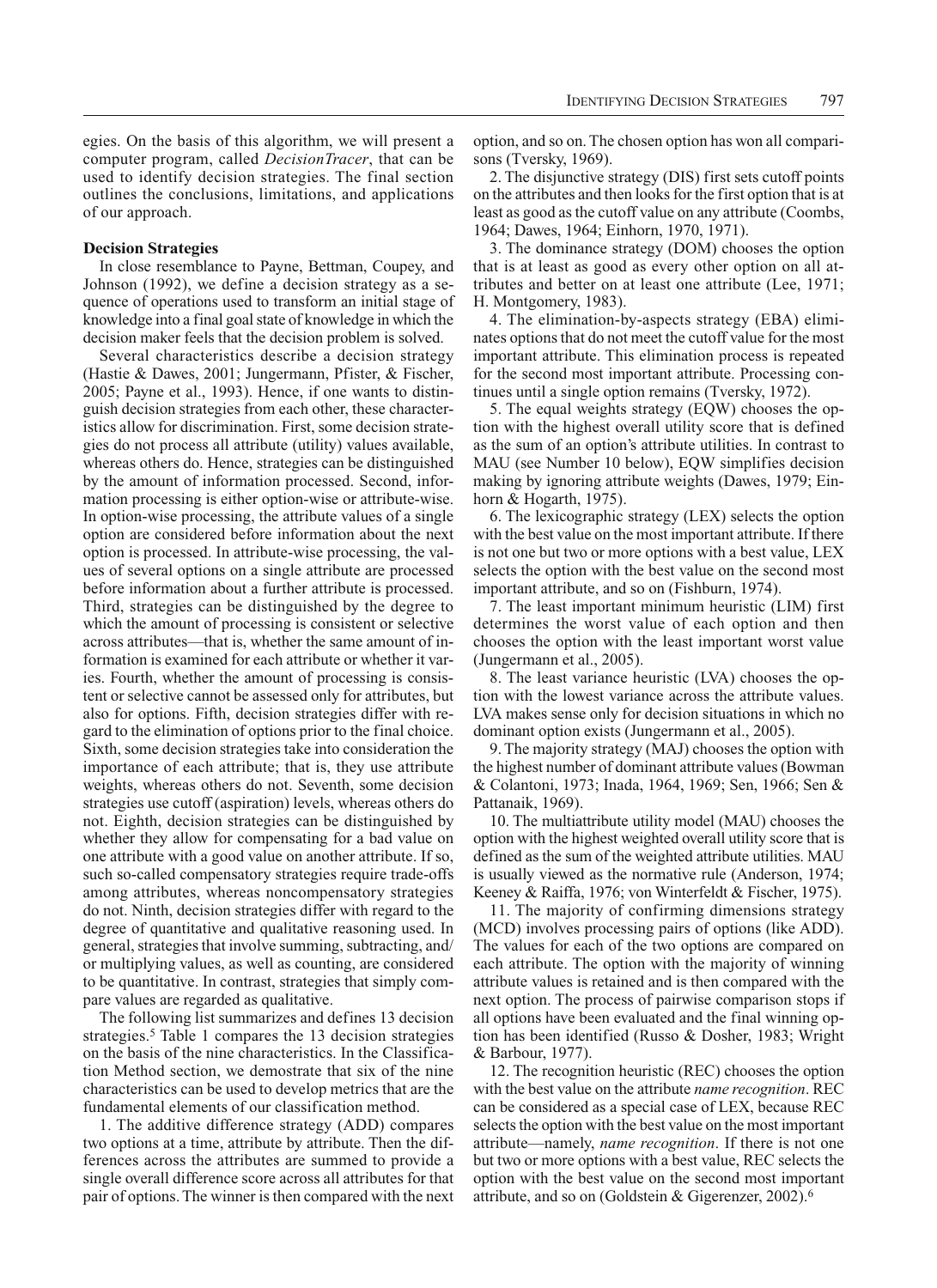

**Figure 1. Three types of transitions. Basically, a fourth type of transition is theoretically possible—namely, when a participant immediately reaccesses the same piece of information. However, there is empirical evidence that this type of transition does not reflect an important component of decision strategies (Ball, 1997), and it is therefore not considered.**

13. The satisficing heuristic (SAT) considers options sequentially, in the order in which they occur in the choice set. The value of each attribute for a particular option is considered to see whether it meets a predetermined cutoff (aspiration) level for that attribute. If any attribute fails to meet the level, the option is rejected, and the next option is considered. The first option that satisfies the aspiration level for each attribute is chosen (Simon, 1955).

#### **Classification Method**

In the following, we will describe our classification method. The method consists of four metrics and a procedure for how to use them. The first three metrics are process based, whereas the fourth metric is outcome based. At the beginning of the description of every metric, we state those characteristics of decision strategies (Table 1) that we have used to develop the particular metric.

**Metric 1: Ratio of option-wise transitions to attribute- wise and mixed transitions**. EQW, LIM, LVA, and MAU consider all available utility values and further imply an option-wise search (see Table 1). In the following, we will make use of this particular combination to discriminate EQW, LIM, LVA, and MAU from the remaining nine strategies.

Metric 1 concerns the ratio of option-wise transitions to attribute-wise and mixed transitions. A transition is defined as option-wise if a participant opens two boxes within an option and as attribute-wise if a participant opens two boxes within an attribute. Mixed transitions are both option-wise and attribute-wise (see Figure 1).

Consider a choice matrix containing *o* options and *a* attributes. EQW, LIM, LVA, and MAU are strategies that do not ignore utility values *and* that imply an option-wise search. Within one option, there are *a* attributes. Thus, a participant using one of the four decision strategies makes  $(a - 1)$ option- wise transitions within one option. Multiplied by the number of options *o*, any of the four strategies predicts that the number of option-wise transitions for a choice matrix is

$$
OT = (a-1)*o,
$$
 (1)

where *OT* is the number of option-wise transitions and *a* and *o* are the number of attributes and options of the choice matrix, respectively.

After a participant has opened all the boxes within an option, EQW, LIM, LVA, and MAU predict that the participant will move to the next option. This transition from one option to another option can be either an attribute-wise or a mixed transition. Any of the four strategies predicts that

$$
AT + MT = o - 1,\tag{2}
$$

where *AT* is the number of attribute-wise transitions and *MT* is the number of mixed transitions with  $0 \leq AT \leq$  $(o-1); 0 \leq MT \leq (o-1); AT + MT \geq 1.$ 

In the following, we simulate three different information acquisition patterns for two different choice matrices (a  $5 \times 3$  and a  $5 \times 5$  matrix—i.e., an asymmetrical and a symmetrical choice matrix).7 Then we demonstrate the calculation of *OT* and  $AT + MT$ . We use both asymmetrical and symmetrical choice matrices, because the validity of a metric can be influenced by the proportion of the number of options and attributes in a matrix (Böckenholt & Hynan, 1994).

Suppose, for example, a choice matrix has five options and three attributes. In this matrix,  $OT = 10$  and  $AT +$  $MT = 4$  (see the top row in Figure 2). With five options and five attributes,  $OT = 20$  and  $AT + MT = 4$  (see the bottom row in Figure 2). Furthermore, the left column in Figure 2 shows simulations in which  $MT = 0$ ; the middle column shows simulations in which  $AT = 0$ ; and the right column simulates a blend of *OT*, *AT*, and *MT*.

For any choice matrix of the size *a* \* *o*, we can calculate the ratio  $OT/(AT + MT)$ :

$$
OT/(AT + MT) = [(a - 1) * o]/(o - 1).
$$
 (3)

The more a participant's ratio deviates from the ratio in Equation 3, the less likely it is that this participant has used EQW, LIM, LVA, or MAU. Equation 3 is context sensitive because it allows predicting different ratios for different choice matrix dimensions.

Practically, our computer program DecisionTracer, described below (Figure 4), uses a tolerance limit of *x* percent to classify search patterns as EQW, LIM, LVA, and MAU. That is, if the empirical ratio of option-wise transitions to attribute-wise and mixed transitions deviates no more than *x* percent from the predicted ratio in Equation 3, a strategy is identified as EQW, LIM, LVA, and MAU. If not, DecisionTracer classifies search patterns as DIS or SAT. If one only classified ratios as EQW, LIM, LVA, or MAU when the empirical ratio resembled *exactly* the predicted ratio, one would hardly identify any of these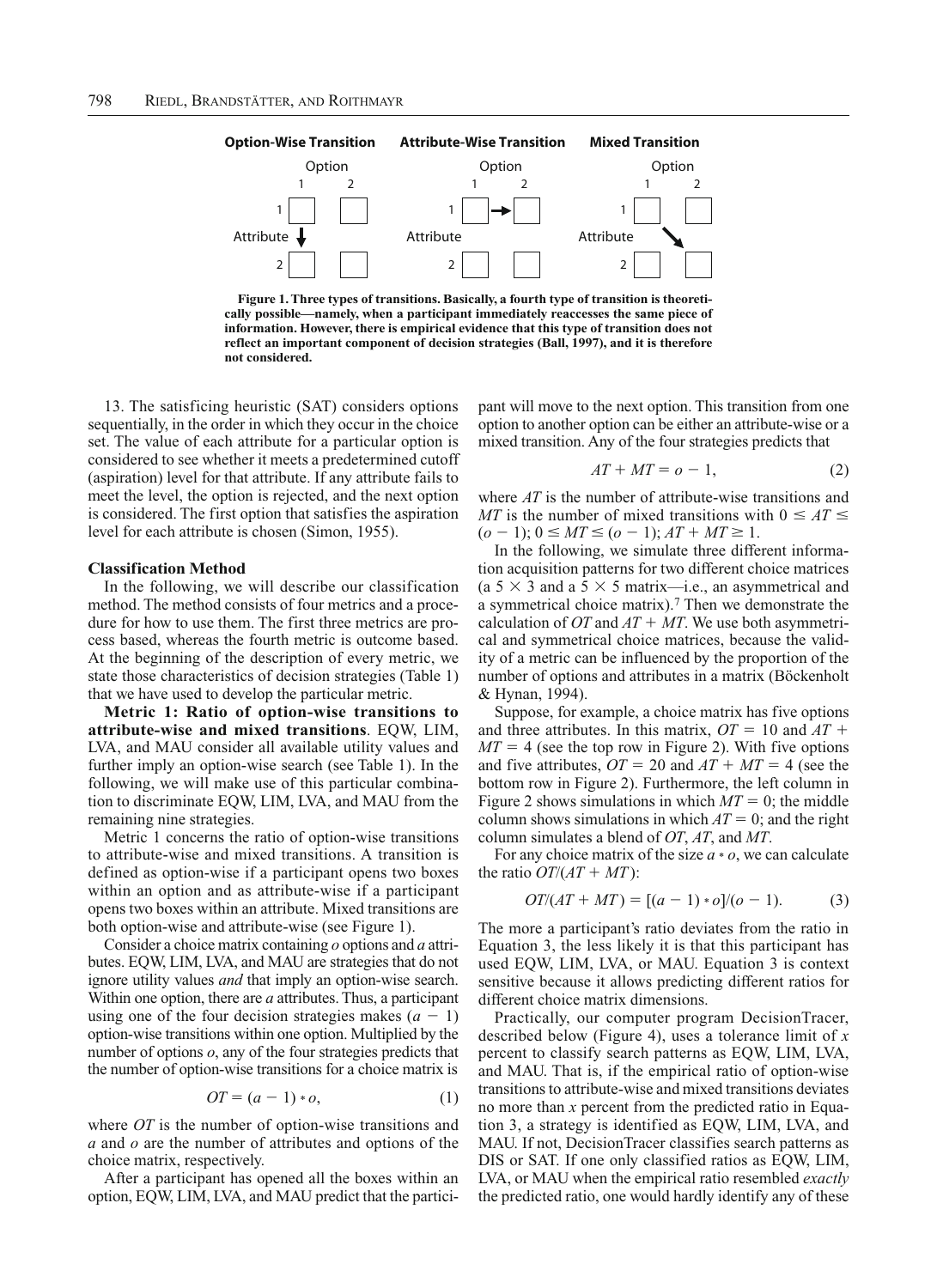

**Figure 2. Simulations of Metric 1 using the equal weights strategy (EQW), the least important minimum heuristic (LIM), the least variance heuristic (LVA), and the multiattribute utility model (MAU).**

four strategies.8 Hence, we recommend using an *x*-percent tolerance limit to give these four strategies a "fair" chance to be identified. Following signal detection theory (Green & Swets, 1966), increasing the tolerance limit *x* increases the chance of identifying the EQW, LIM, LVA, and MAU strategies correctly and identifying the DIS and SAT strategies incorrectly (Type I error). Decreasing the tolerance limit *x*, in contrast, results in the reversed pattern by increasing the chance of identifying DIS and SAT correctly but identifying the EQW, LIM, LVA, and MAU strategies incorrectly (Type II error). Robustness checks can show how much the classification results depend on the levels of the tolerance limit *x*.

**Metric 2: Ratio of time spent on options**. ADD's and MCD's information acquisition are consistent across attributes (i.e., the same amount of information is examined for each attribute), but selective across options (i.e., a varying amount of information is processed for each option; see Table 1). This particular combination allows for identifying ADD and MCD.

Table 1 depicts the fact that ADD, DOM, EQW, LIM, LVA, MAJ, MAU, and MCD predict that no utility values are ignored in the decision process. That is, participants open all the boxes in the choice matrix. If the boxes contain utility values (rather than attribute values that are represented on their natural scales), all the boxes need the same time for processing utility values.9 If so, DOM, EQW, LIM, LVA, MAJ, MAU, and REC predict that participants look at all options equally long, and the ratio of time spent on the options thus equals  $1:1: \ldots:1$ , where the number of 1s represents the number of options in the choice problem.

How much time will participants using ADD or MCD spend on the options? Consider a choice problem with two options. A participant using ADD or MCD will compare all attribute pairs and thus look at each option equally long (Klayman, 1982; Todd & Benbasat, 1991). This participant will look at two options with a ratio of 1:1 (Table 2). Next, consider a choice problem with three rather than two options. A participant using ADD or MCD will compare the utility values of Options 1 and 2. Assuming that Option 1 outperforms Option 2, the participant will then compare Options 1 and 3. In total, the participant has looked at four options (1 and 2, 1 and 3) with a time ratio of 2:1:1. That is, this participant looked twice as long at Option 1 as at Options 2 or 3. A ratio of 2:1:1, 1:2:1, or 1:1:2 thus indicates that participants are using ADD or MCD, whereas a ratio of, for instance, 2:2:2 or 3:1:1 does not.

Table 2 lists simulations of possible ADD and MCD ratios for choice matrices with different numbers of options. Note that these ratios are independent of the number

| Table 2                                                       |
|---------------------------------------------------------------|
| Simulations for Metric 2 Using the Additive Difference or the |
| <b>Majority of Confirming Dimensions Strategy</b>             |

| Number of<br>Options | Sum of Options Looked<br>At (With Repetitions) | Possible Ratios<br>of Time Spent on Options |
|----------------------|------------------------------------------------|---------------------------------------------|
|                      |                                                | $1 \cdot 1$                                 |
|                      |                                                | 2:1:1                                       |
| 4                    | 6                                              | $2:2:1:1$ or $3:1:1:1$                      |
|                      |                                                | $4:1:1:1:1$ or $3:2:1:1:1$ or<br>2:2:2:1:1  |
|                      | $2*(o-1)$                                      |                                             |

Note*—o*, number of options in the choice matrix.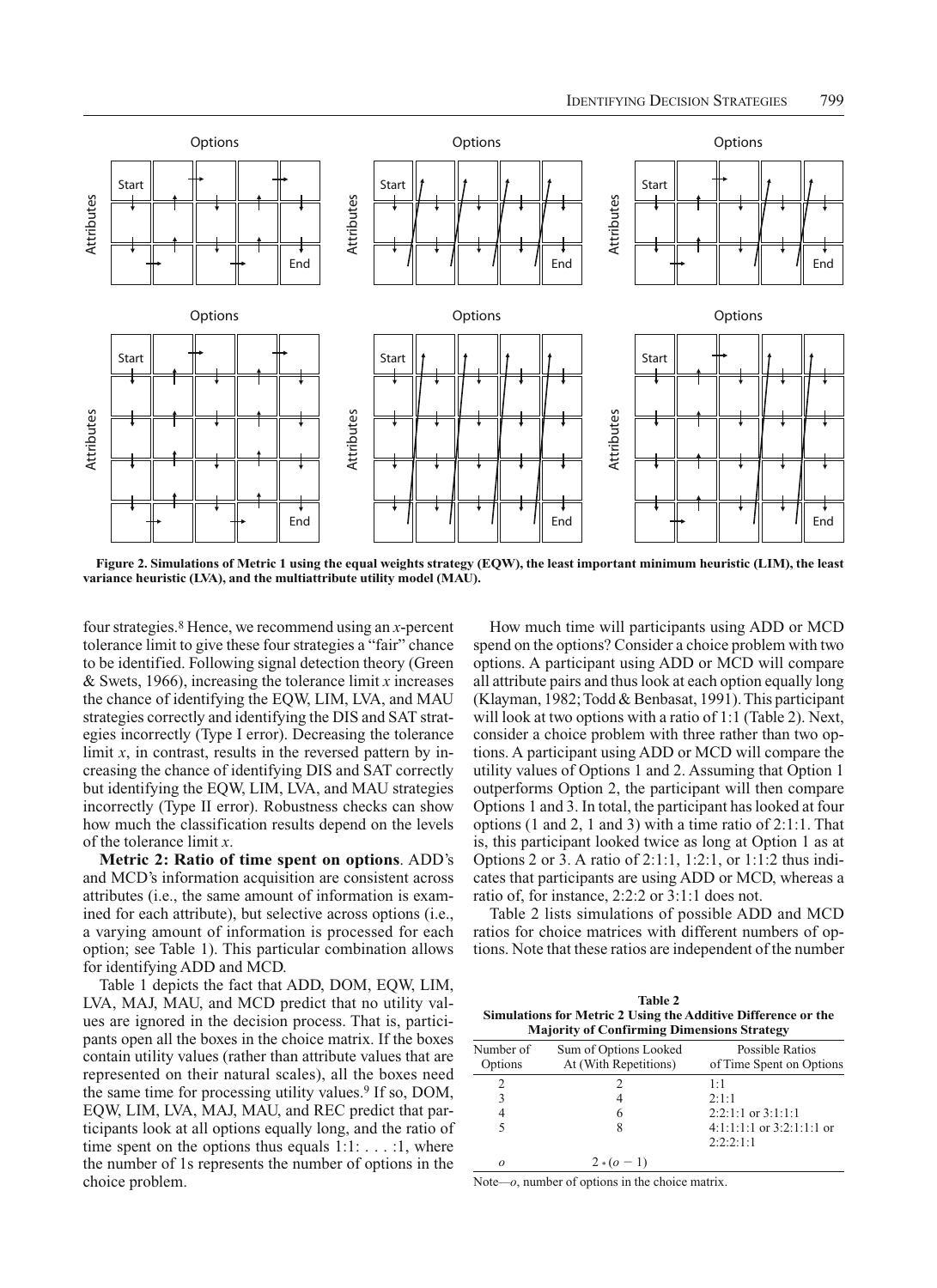of attributes, and we assume that a participant's short-term memory has a limited capacity to keep the utility values in mind (Miller, 1956).10

Equation 4 shows how to calculate the number of options looked at altogether when using ADD or MCD:

$$
NO = 2*(o-1),
$$
 (4)

where *NO* represents the number of options looked at and *o* represents the number of options in the choice matrix.

For EBA and LEX, it is possible to predict that the ratio of time spent on options is *not* 1:1: . . . :1, because the participant eliminates options during the decision process. For DIS and SAT, the ratio of time spent on options cannot be predicted, because these two decision strategies imply an option-wise search and the participant's cutoff levels are unknown. Consequently, we cannot predict when the search process stops.

Klayman (1982) proposed using dichotomous utility values such as "good" and "bad" (rather than *n*-ary utility scales) to detect decision strategies that use cutoff levels (e.g., DIS or SAT). This procedure is based on the assumption that a "good" value is a passing value and a "bad" value is a failing value. However, Ford et al. (1989) found in their review that only 4 out of 45 process-tracing studies used dichotomous cues in the way proposed by Klayman (1982). We believe that this finding represents evidence that researchers regard the exclusive usage of dichotomous cues as a procedure that may increase the artificiality of the decision situation, which in turn may result in a decreased level of external validity of the research findings. The development of our classification method is based on the assumption of using *n*-ary utility scales, rather than dichotomous cues.

**Metric 3: Correlation between attribute rank and number of boxes opened for each attribute**. EBA, LEX, and REC (1) search for information attribute-wise rather than option-wise, (2) examine a varying amount of information for each attribute, and (3) eliminate options prior to the final choice (see Table 1). In the following, we will demonstrate how to use these characteristics to distinguish EBA, LEX, and REC from the other decision strategies.<sup>11</sup>

Table 3 shows an EBA simulation (Klayman, 1983), which is based on a matrix consisting of eight options and five attributes. A box containing a number indicates that it was opened, whereas an empty box indicates that it was not. The first box opened gets the box rank 1, the second box opened gets the box rank 2, and so on. A " $+$ " sign

| Table 3                              |
|--------------------------------------|
| <b>Simulation for Metric 3 Using</b> |
| the Elimination-by-Aspects Strategy  |

|    |                  |  |  |                                          |  |      | 01 02 03 04 05 06 07 08 AR NBOX |
|----|------------------|--|--|------------------------------------------|--|------|---------------------------------|
|    |                  |  |  | A1 1 + 2 - 3 + 4 - 5 - 6 + 7 + 8 - 4.5 8 |  |      |                                 |
|    | $A2 \t12+ \t11-$ |  |  | $10 + 9 -$                               |  | 10.5 | $\overline{4}$                  |
|    | $A3 \t13-$       |  |  | $14+$                                    |  | 13.5 |                                 |
| A4 |                  |  |  |                                          |  |      |                                 |
| A5 |                  |  |  |                                          |  |      |                                 |

Note*—* Source: Klayman, 1983, p. 404. O, option; AR, attribute rank; NBOX, number of boxes opened for each attribute; A, attribute; "+," value is above the cutoff level; " $-$ ," value is below the cutoff level.

indicates that an option has surpassed the cutoff level on a particular attribute, whereas a " $-$ " sign indicates that it has not. After having examined the most important attribute (A1), the options O2, O4, O5, and O8 are eliminated, because they fall short of the cutoff level. On the second most important attribute (A2), the options O3 and O7 are eliminated. On the third attribute, finally, option O1 is eliminated, and option O6 is chosen.

Table 3 contains the attribute ranks (AR) for each attribute. The AR is the mean of all box ranks (where the first box opened has a box rank of 1, and so on). Generally, the lower the AR, the earlier that attribute has been looked at, whereas the attribute with the highest rank has been looked at most recently in the decision process. In addition, Table 3 lists the number of boxes that were opened for each attribute (NBOX). For example, in Table 3, eight boxes were opened on the first attribute, and four boxes on the second attribute.

EBA, LEX, and REC imply that the lower the AR, the greater the number of boxes that have been opened. That is, we expect a negative correlation between AR and NBOX. As was expected, the Pearson correlation coefficient yields a value of  $-1.0$  for the matrix in Table 3. The decision strategies ADD, DOM, EQW, LIM, LVA, MAJ, MAU, and MCD have a consistent information acquisition pattern across attributes. Consequently, the number of boxes opened for each attribute is a constant factor. Therefore, the correlation between AR and number of boxes opened for each attribute is expected to be zero. In the cases of DIS and SAT, the correlation coefficient can be either negative or zero. However, compared with EBA, LEX, and REC, their search pattern is option-wise, rather than attribute-wise. In sum, Metric 3, which implies a negative correlation between AR and NBOX and attribute-wise search, enables identifying EBA, LEX, and REC precisely.

**Metric 4: Rank order of options**. Metrics 1, 2, and 3 are process-tracing measures. Metric 4, in contrast, is an outcome-based measure that focuses on the end result of a decision process and relates the final decision to properties of the decision problem (also referred to as structural modeling; Svenson, 1983). Participants taking part in a multiattribute decision task can state their final response in two different ways: They can (1) choose *one* single option or (2) state a rank order of options (Billings & Scherer, 1988).<sup>12</sup> In addition, they often state attribute weights before or after a decision task is completed (e.g., Klayman, 1983; Slovic & Lichtenstein, 1971).

By knowing the utility values of the boxes, ADD, EQW, LVA, MAJ, and MCD can predict a person's rank order of options. If a participant's attribute weights are known in addition, LIM and MAU allow for equivalent predictions. Thus, we can compare the theoretically *predicted* rank order of options with a participant's stated rank order of options—that is, the *empirical* rank order of options.13 By calculating a participant's *rank deviation* for each of these strategies*,* we can infer his or her strategy (Equation 5):

Rank Deviation = 
$$
\sum_{i=1}^{o} (RP - RE)^2,
$$
 (5)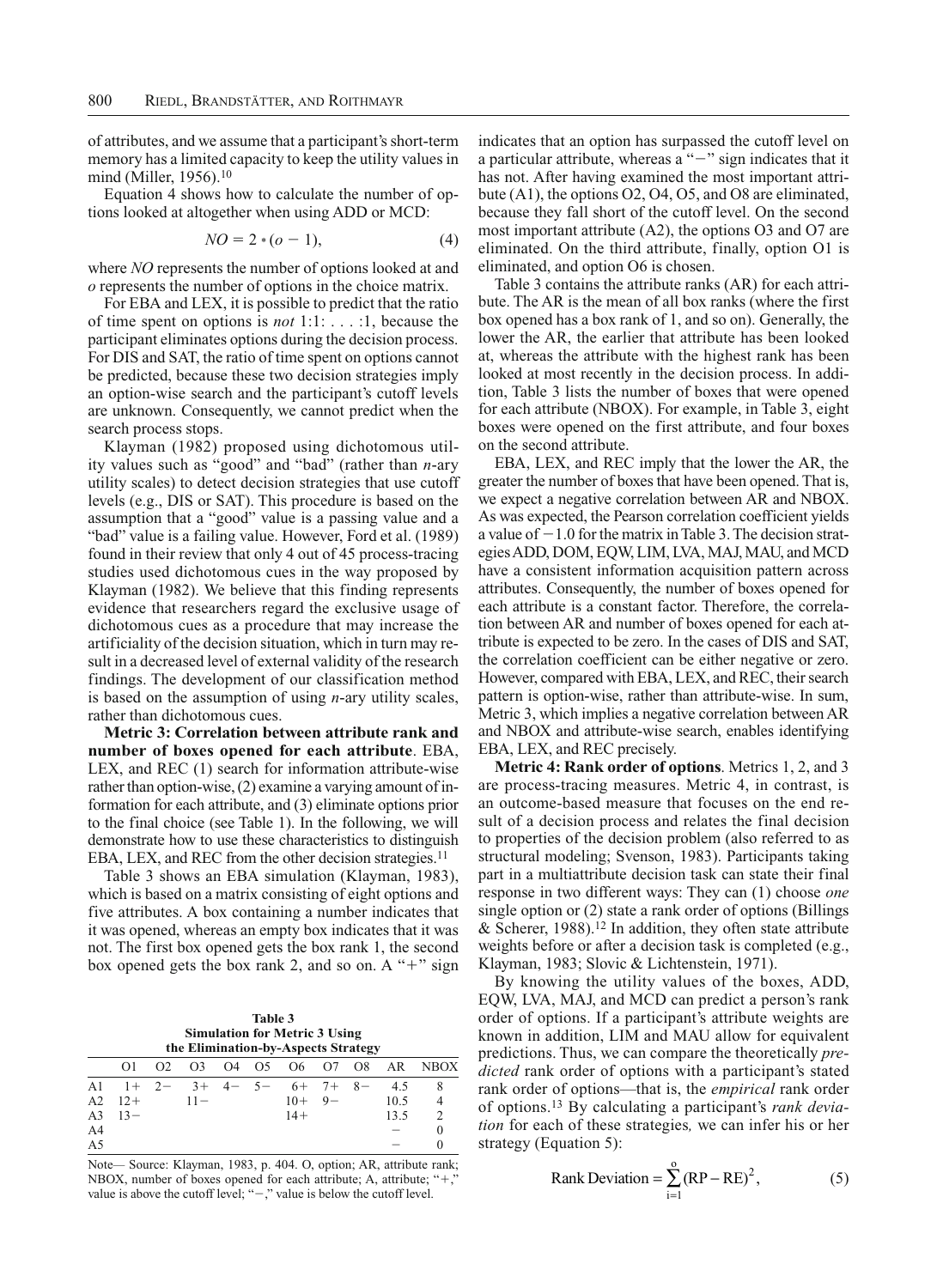|          | O <sub>1</sub> | O <sub>2</sub>          | O <sub>3</sub> | O <sub>4</sub> | Weights |
|----------|----------------|-------------------------|----------------|----------------|---------|
| A1       | 5              | 3                       | $\mathbf{1}$   | 5              | .50     |
| A2       | 3              | $\overline{\mathbf{3}}$ | 5              | $\mathbf{1}$   | .05     |
| A3       | $\overline{2}$ | 3                       | 5              | $\overline{2}$ | .25     |
| A4       | $\mathbbm{1}$  | $\overline{\mathbf{3}}$ | $\mathsf{3}$   | 5              | .20     |
|          |                |                         |                |                |         |
| $\sf RE$ | $\mathbf{1}$   | $\mathbf 2$             | 3              | $\sqrt{4}$     |         |
| RP (EQW) | $\overline{4}$ | 3                       | $\mathbf{1}$   | $\overline{2}$ |         |
| RP (MAU) | $\overline{2}$ | 3                       | $\overline{4}$ | $\mathbf{1}$   |         |
| RP (LVA) | $\overline{2}$ | $\mathbf{1}$            | 3              | $\overline{4}$ |         |
| RP (LIM) | $\overline{2}$ | 3                       | $\overline{4}$ | 1              |         |

**Figure 3. Simulations of Metric 4 using the equal weights strategy (EQW), the multiattribute utility model (MAU), the least variance heuristic (LVA), and the least important minimum heuristic (LIM). Box entries of the matrix (upper half) represent utility values (1**  *very poor***, 5**  *very good***). O, option; A, attribute; RE, empirical rank order of options; RP, predicted rank order of options.**

where *o* represents the number of options in the choice matrix, RP denotes the predicted rank order, and RE denotes the empirical rank order of options. That is, the lower the rank deviation, the more likely it is that a particular decision strategy was used.

For example, consider a matrix consisting of four options and four attributes (Figure 3). The boxes contain utility values ranging from 1 (*very poor*) to 5 (*very good*), the "weights" column contains a participant's stated attribute weights, and the "RE" row contains his or her empirical (stated) rank order of options. The "RP" rows show the predicted rank orders of EQW, MAU, LVA, and LIM. Applying Equation 5 to each strategy, one gets the rank deviation of 18 for EQW, 12 for MAU, 2 for LVA, and 12 for LIM. That is, our outcome-based Metric 4 suggests that the participant used LVA, since it has the lowest rank deviation.

In addition to ADD, EQW, LIM, LVA, MAJ, MAU, and MCD, for which we can predict the theoretical rank order of options, SAT can also be linked to a participant's chosen option. SAT selects the first option that surpasses all cutoff values (Simon, 1955). If a participant requires, for instance, that a satisfactory option must surpass five cutoff values, the participant will dismiss an option as soon as any of the five attribute values falls short of a cutoff value. SAT cannot predict a rank order of options. It predicts, however, that people choose the option with the highest number of boxes opened.

LEX and REC can also be identified by a person's chosen option. If a person selects the option with the high-

est utility value on the most important attribute (for REC, *name recognition* represents the most important attribute), one can infer that LEX (or REC) was used. If there is not one but, rather, two or more options with a highest value on the most important attribute (in other words, if there is a tie), and if a person selects the option with the highest utility value on the second most important attribute, LEX (or REC) was used again, and so on.

Table 4 characterizes all 13 decision strategies. We used Characteristics 1 and 2 for Metric 1, Characteristics 3 and 4 for Metric 2, Characteristics 2, 3, and 5 for Metric 3, and Characteristics 1 and 6 for Metric 4 (see Table 1).

Although we did not use characteristics 7, 8, and 9 hereafter, they can be used in further investigations. Characteristic 7 concerns cutoff (aspiration) levels. To increase external validity, we use *n*-ary, rather than dichotomous, utility values. However, using dichotomous, rather than *n*-ary, utility values (e.g., "good" and "bad") allows for detecting strategies that imply cutoff levels (e.g., DIS or SAT). This is based on the assumption that a "good" utility value exceeds a cutoff level, whereas a "bad" utility value falls short of a cutoff level. Characteristic 8 concerns whether a strategy is compensatory or noncompensatory; Characteristic 9 concerns whether a strategy uses quantitative or qualitative reasoning. Consider a participant's verbal protocol describing a decision process that is both compensatory and quantitative (Payne, 1976, p. 378). Such a protocol allows eliminating DIS, DOM, EBA, LEX, LIM, LVA, REC, and SAT, because none of these strategies is both compensatory and quantitative (Table 1).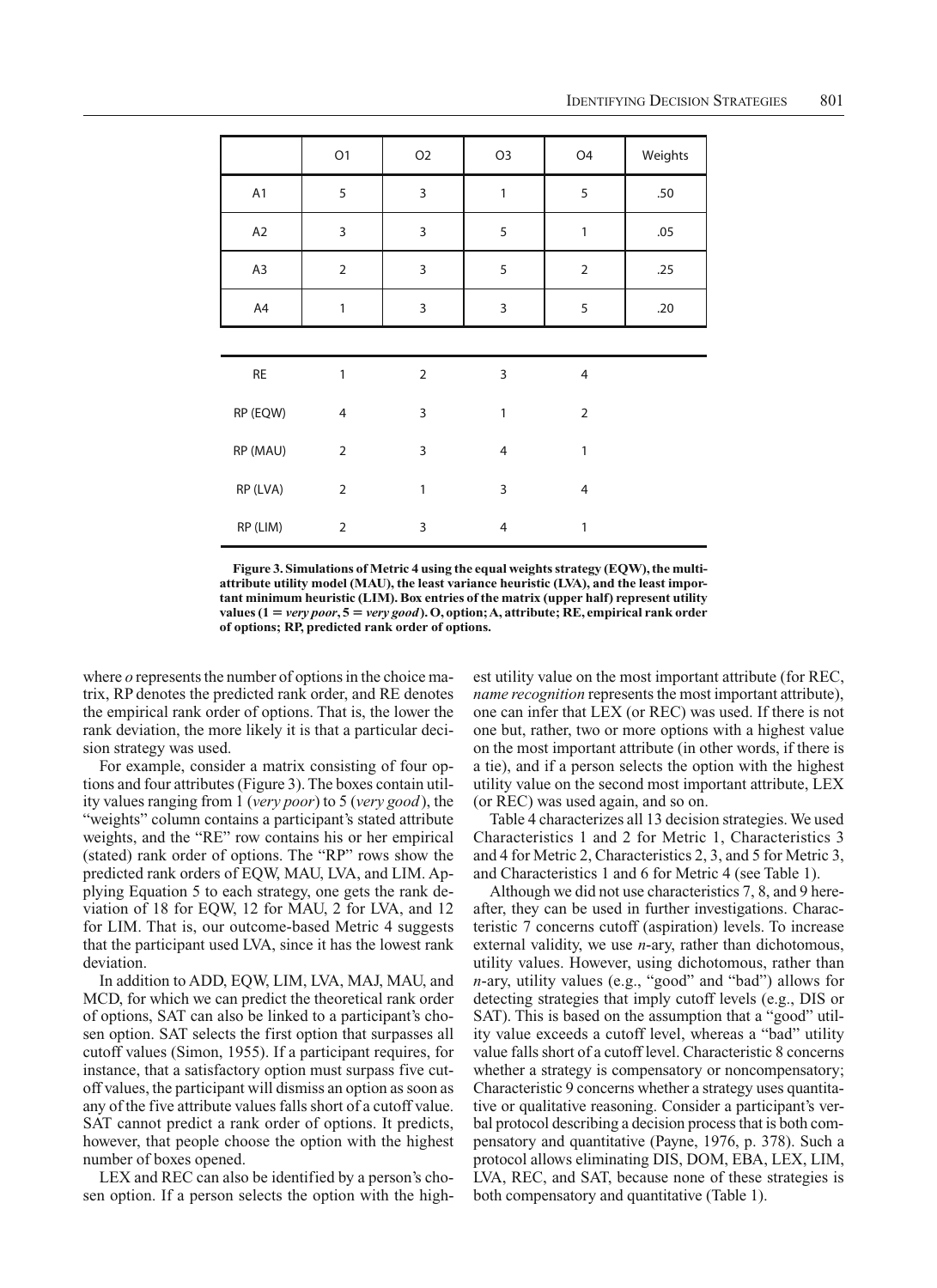|                                                                                                                                                                                                                                                                                                                                                                                                                                                                                                                                                                                                       |                         |                          |                          |                             |          | Characterization of Decision Strategies Using Metrics 1-4<br>Table 4 |            |                                   |                         |          |                          |                         |                                           |
|-------------------------------------------------------------------------------------------------------------------------------------------------------------------------------------------------------------------------------------------------------------------------------------------------------------------------------------------------------------------------------------------------------------------------------------------------------------------------------------------------------------------------------------------------------------------------------------------------------|-------------------------|--------------------------|--------------------------|-----------------------------|----------|----------------------------------------------------------------------|------------|-----------------------------------|-------------------------|----------|--------------------------|-------------------------|-------------------------------------------|
| Characteristic                                                                                                                                                                                                                                                                                                                                                                                                                                                                                                                                                                                        | <b>ADD</b>              | <b>DIS</b>               | DOM                      | EBA                         | EQW      | LEX                                                                  | <b>NIT</b> | LVA                               | <b>NN</b>               | MAU      | MCD                      | <b>REC</b>              | <b>EAS</b>                                |
| $OT/ (AT + MT)$<br>Prediction of<br>Metric 1:<br>possible?                                                                                                                                                                                                                                                                                                                                                                                                                                                                                                                                            | $\overline{\mathrm{m}}$ | $\overline{\phantom{0}}$ | $\overline{\phantom{0}}$ | $\overline{a}$              | yes      | $\overline{\phantom{0}}$                                             | yes        | yes                               | $\overline{\mathbf{n}}$ | yes      | $\overline{\phantom{0}}$ | $\overline{\mathbf{n}}$ | $\overline{\mathbf{n}}$                   |
| spent on options<br>Ratio of time<br>Metric 2:                                                                                                                                                                                                                                                                                                                                                                                                                                                                                                                                                        | Table 2<br>see          | prediction<br>possible   | $= 1:111$                | $\frac{1}{2}$<br>$\neq$ 1:1 | $= 1:11$ | $\neq$ 1:1  .1                                                       |            | <b>THE THE THE THILL THAT THE</b> |                         | $= 1:11$ | Table 2<br>see           | $=1:11$                 | prediction<br>possible<br>$\overline{10}$ |
| between AR and<br>Correlation $(r)$<br>Metric 3:<br><b>NBOX</b>                                                                                                                                                                                                                                                                                                                                                                                                                                                                                                                                       |                         | $\sqrt{2}$               |                          | $\sqrt{ }$                  | 0        | $\heartsuit$                                                         | 0          |                                   |                         |          |                          | $\heartsuit$            | $\sqrt{2}$                                |
| rank order of op-<br>tions possible?<br>Prediction of<br>Metric 4:                                                                                                                                                                                                                                                                                                                                                                                                                                                                                                                                    | yes                     | $\overline{\phantom{0}}$ | $\overline{a}$           | $\overline{a}$              | yes      | $\overline{\mathbf{n}}$                                              | yes        | yes                               | yes                     | yes      | yes                      | $\overline{a}$          | $\overline{\mathbf{a}}$                   |
| important minimum heuristic; LVA, least variance heuristic; MAJ, majority strategy; MAU, multiattribute utility model; MCD, majority of confirming dimensions strategy; REC, recognition heuristic; SAT;<br>Note—ADD, additive difference strategy; DIS, disjunctive strategy; DOM, dominance strategy; EBA, elimination-by-aspects strategy; EQW, equal weights strategy; LEX, lexicographic strategy; LIM, least<br>satisficing heuristic; OT, option-wise transitions; AT, attribute-wise transitions; MT, mixed transitions; AR, attribute rank; NBOX, number of boxes opened for each attribute. |                         |                          |                          |                             |          |                                                                      |            |                                   |                         |          |                          |                         |                                           |

**Algorithm of DecisionTracer**. So far, we have presented four new metrics. How can we use these metrics to identify decision strategies? We suggest using the metrics in a serial way (for parallel algorithms, see Biggs, Bedard, Gaber, & Linsmeier, 1985; Jarvenpaa, 1989; Todd & Benbasat, 1987). That is, we apply a top-down approach that uses one metric after the other to identify decision strategies. We acknowledge that other ways of combining our measures are possible. By proposing one possible way of combing our measures, we demonstrate the usefulness of our approach.

Figure 4 shows an algorithm including our four metrics in conjunction with the probably most fundamental process tracing metric—namely, direction of search (Böckenholt & Hynan, 1994; Payne, 1976).<sup>14</sup> We developed a Java-based computer program, called DecisionTracer, that is based on the algorithm in Figure 4. DecisionTracer allows the identification of each person's preferred strategy in a nonrisky multiattribute decision-making environment by narrowing down the set of potential decision strategies.15

#### **Conclusion, Limitations, and Applications**

Extending previous research, we developed four metrics and combined them with existing measures into an algorithm for identifying people's decision strategies. In our view, this approach offers two advantages. Rather than identifying broad classes of decision processes, such as whether or not they are compensatory or noncompensatory, our approach allows for a more fine-grained identification by detecting precisely defined decision strategies. Second, our method assigns a predominant strategy (or in some cases, a predominant strategy pair) to each individual. The presented classification method can be used in the future to relate properties of the decision problem, such as decision complexity (i.e., size of the matrix) or time pressure, to decision strategies. In doing so, we hope to get a better understanding of the cognitive processes underlying human decision making in different contexts.

In this article, we tried to present a broad range of decision strategies. Although we consider our list of 13 strategies fairly comprehensive, we acknowledge that other strategies exist (Gigerenzer & Goldstein, 1996; H. Montgomery & Svenson, 1976; Svenson, 1979).

Our classification method (Figure 4) assumes that each decision maker uses one strategy exclusively. However, although it is possible that they follow a particular strategy exactly, decision makers are usually not such theoretical purists (G. J. Cook, 1993; Klayman, 1985; H. Montgomery & Svenson, 1976; Svenson, 1979). During the decision process, different information acquisition patterns arise sequentially. For example, Payne (1976) found that with choice tasks involving a large number of options, a decision maker's information acquisition pattern was attribute-wise (to reduce the set of options), and then he or she shifted to an option-wise pattern to make a final decision (see also Ball, 1997; Bettman & Park, 1980; Billings & Marcus, 1983; Ford et al., 1989; Gensch, 1987; Johnson & Payne, 1985; Olshavsky, 1979; Todd & Benbasat, 1991; Wright & Barbour, 1977). Such different patterns indicate different decision strategies.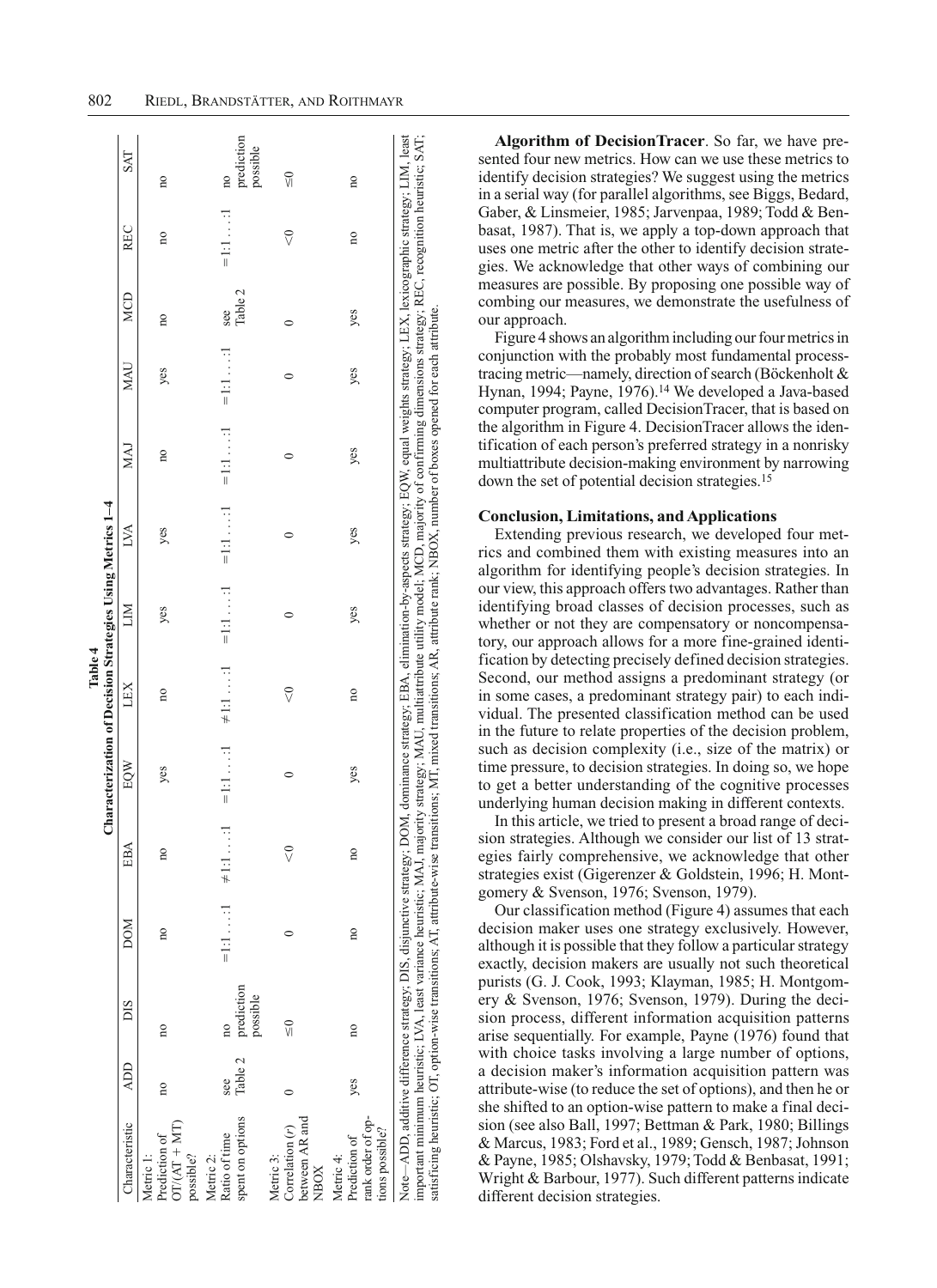

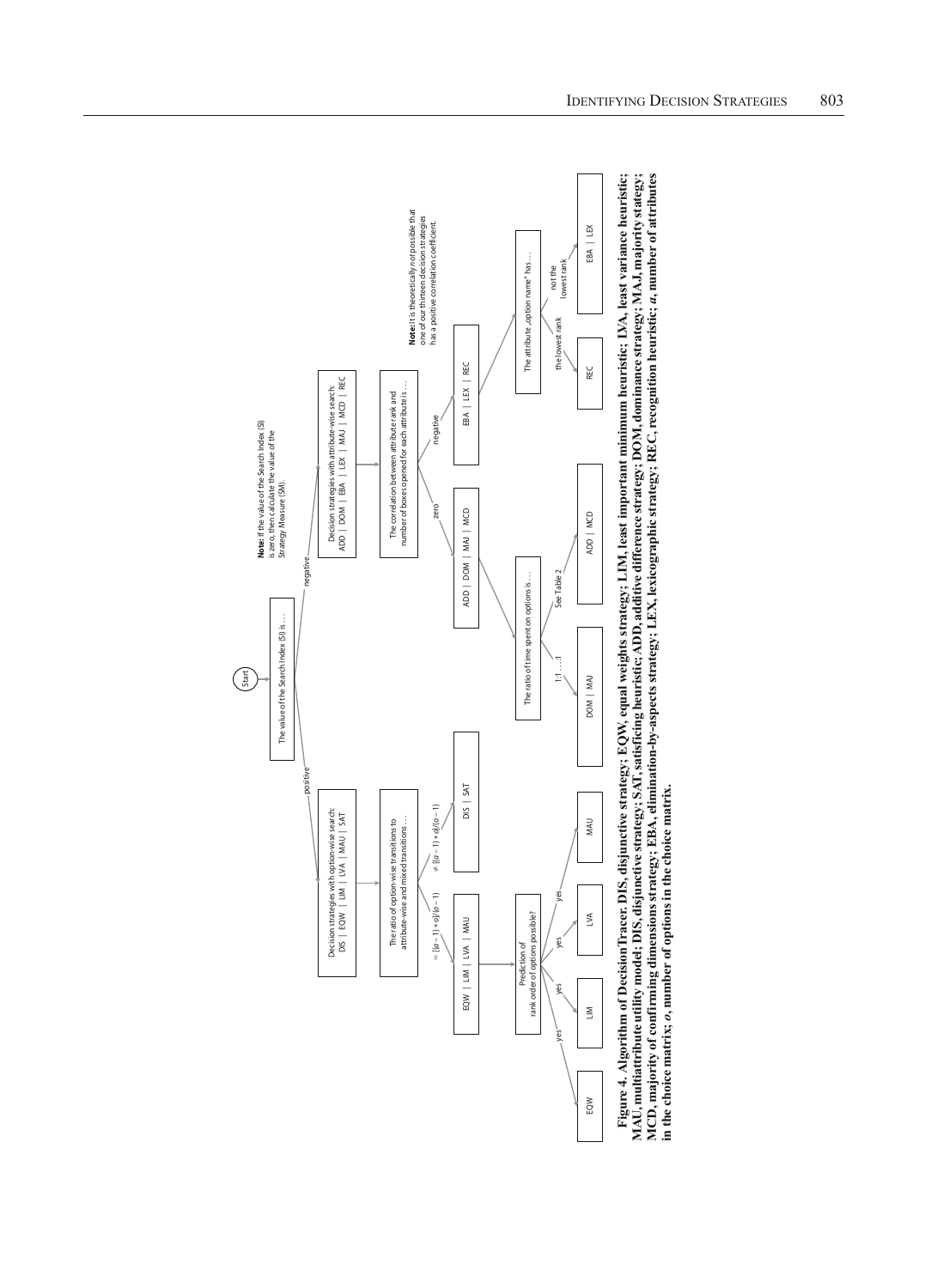The objective of our classification method was to find decision makers' strategies that were used during the entire decision process. To find people's sequential use of strategies, one can split the entire decision process into several parts by dividing the total decision time into time blocks (G. J. Cook, 1993; Svenson, 1979; van Raaij, 1976). Furthermore, one may combine quantitative (computerizedprocess tracing or eyetracking) and qualitative (verbal protocols) process-tracing techniques (e.g., Payne, 1976). Considering this, one possible way to identify blends of decision strategies would be to use our classification method in conjunction with verbal protocols.

In this article, we developed a process- and outcomebased classification method that incorporates three process- based metrics. Hence, the value of the classification method depends on the validity of process-tracing assumptions. The main assumptions are, first, when a participant opens a box of the choice matrix, this information is assumed to be processed at a cognitive level. Second, a decision maker's attention to a particular utility value reflects the search for a piece of information, which is a necessary constituent of a specific decision strategy (Svenson, 1979).

Process-tracing approaches offer the advantage of not requiring participants to be conscious of or formulate their mental processes underlying choice behavior. Hayek (1962) made a clear-cut statement:

While we are clearly often not aware of mental processes because they have not yet risen to the level of consciousness but proceed on what are (both physiologically and psychologically) lower levels, there is no reason why the conscious level should be the highest level, and many grounds which make it probable that, to be conscious, processes must be guided by a supra-conscious order which cannot be the object of its own representations. Mental events may thus be unconscious and uncommunicable because they proceed on too high a level as well as because they proceed on too low a level. (p. 340)

Unlike think-aloud protocols, DecisionTracer, similar process-tracing tools (e.g., Mouselab), and eyetracking systems register information acquisition without the need of verbalization.

In four cases, our classification method cannot distinguish between decision strategy pairs: DIS/SAT, DOM/ MAJ, ADD/MCD, and EBA/LEX. All other decision strategies, however, can be identified precisely (see Figure 4). Both DIS and SAT use aspiration levels. Intuitively, a person using SAT is likely to open more boxes in the matrix than is a person using DIS. MAJ can be considered as a special case of DOM. If no dominant option exists, MAJ selects the option with the highest number of dominant attribute values. Similarly, MCD is a special case of ADD, since MCD implies a rank scale and ADD an interval scale. Finally, since it is possible that EBA and LEX may have identical information acquisition patterns, a distinction with current quantitative process-tracing methods is not possible. By using DecisionTracer in combination with

verbal protocols, however, it is possible to identify each strategy of the four pairs precisely.

Our measures are limited by the assumption that people closely follow a strategy's algorithm. In the case of MAU, for instance, we assume—in line with the process-tracing literature (e.g., Payne et al., 1993)—that people search option-wise, rather than attribute-wise, because MAU chooses the option with the highest weighted overall utility score. Theoretically, however, a person may search attribute-wise, remember all attribute utilities, calculate the sum of weighted attribute utilities for each option, and choose the option with the highest score. Limited capacity of short-term memory (Miller, 1956), however, renders attribute-wise search unlikely.

We believe that our work is of high relevance not only for computerized process-tracing methods, but also for eyetracking and clickstream studies. Consider, for example, a decision situation in which information is presented in a matrix-like format on a computer screen and information acquisition is registered by eyetracking. Our classification method may help identify which people use which strategy in which situation. Understanding people's decision processes enables practitioners developing better decision support systems. Consider, for instance, the design of Internet shops. If marketers and software engineers know their potential customers' preferred decision strategies, they can tailor online shops that actively support customers' decision-making processes (for recent research, see Cothey, 2002; Jaillet, 2002; Johnson, Moe, Fader, Bellman, & Lohse, 2004; Lohse & Spiller, 1998; A. L. Montgomery et al., 2004; Venkatesh & Agarwal, 2006).

Finally, our classification method can also be used in combination with clickstream data. Within consumer behavior, research programs have started investigating clickstream data, which represent a person's information acquisitions within a Web site (Awad, Jones, & Zhang, 2006; Bucklin & Sismeiro, 2003; Chatterjee, Hoffman, & Novak, 2003; Cothey, 2002; Jaillet, 2002; Johnson et al., 2004). Imagine, for instance, a study in which participants are taking part in a choice matrix experiment using Decision Tracer. In addition, the same people are participating in a study with a quasiexperimental design in which the task is to buy a product in an Internet shop. As a result of the quasiexperiment, we can obtain data on clickstreams, amount of money spent, shopping time, stopping behavior, or satisfaction with the Internet shop. Knowing a person's predominant decision strategy (e.g., MAU), in combination with clickstreams and the like, is important for practitioners because tailor-made online shops may positively affect ease of use, customers' decision times, the likelihood of buying, and finally the retailer's turnover. Our multimethod approach, we think, offers one promising way to reach these goals.

#### **AUTHOR NOTE**

E.B. was supported by Austrian Science Fund (FWF) Grant P18907-G11. We thank Max H. Bazerman, Iris A. Junglas, Michael Schrefl, and Stephan Zelewski for their thoughtful comments on an earlier version of the manuscript. We further acknowledge the support of Wynne Chin and David Gefen, who served as chairs of the track "Quan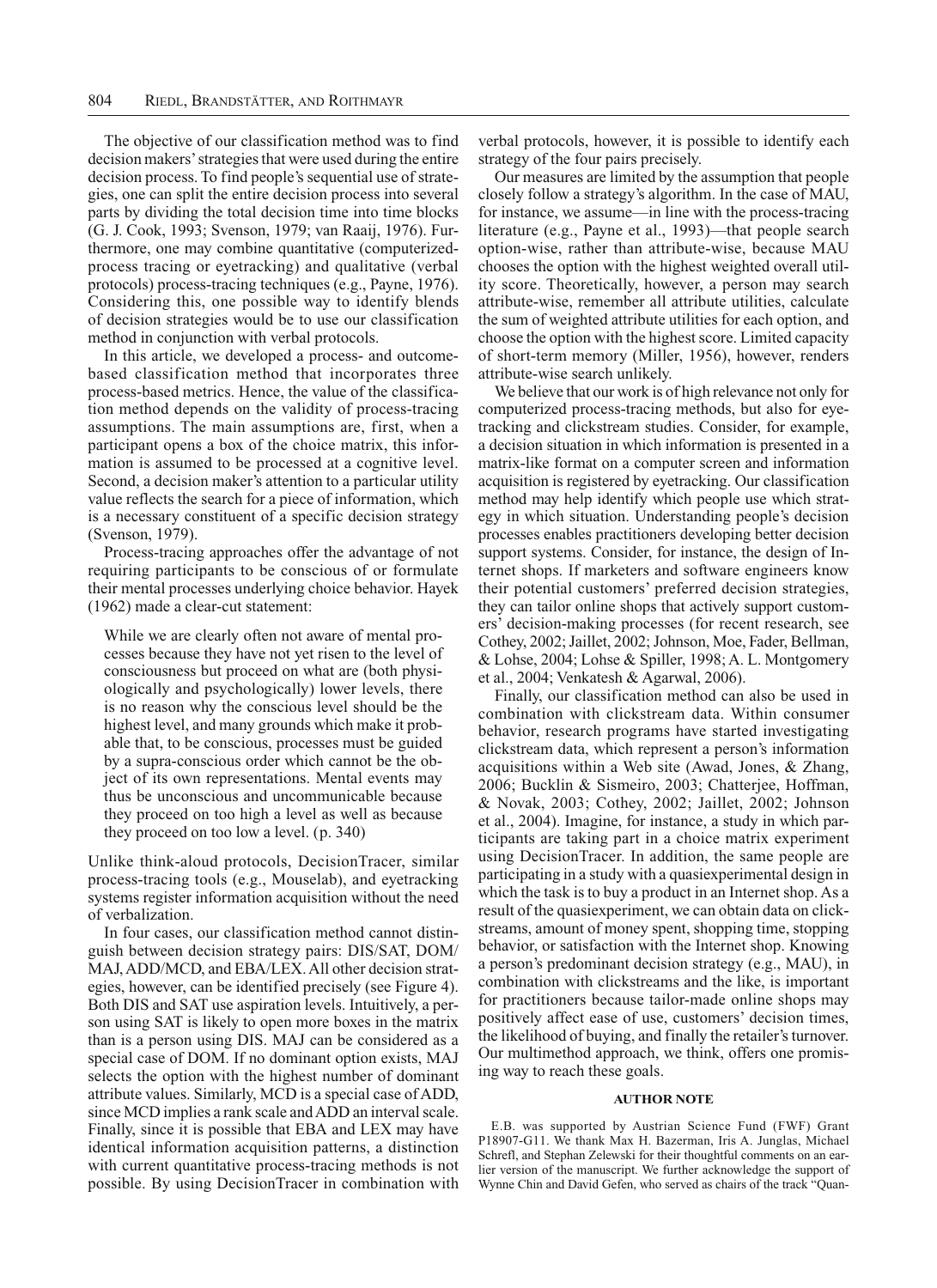titative Research Methods" at the Twenty-Seventh International Conference on Information Systems, where we presented an earlier version of the algorithm of DecisionTracer. We also acknowledge the excellent comments during the review process. We are grateful to Hasan Cakmak for implementing DecisionTracer. Correspondence concerning this article should be addressed to R. Riedl, Department of Business Informatics– Information Engineering, University of Linz, Altenberger Straße 69, 4040 Linz, Austria (e-mail: rene.riedl@jku.at).

#### **REFERENCES**

- ABELSON, R. P., & LEVI, A. (1985). Decision making and decision theory. In G. Lindzey & E. Aronson (Eds.), *The handbook of social psychology* (3rd ed., pp. 231-309). New York: Random House.
- Anderson, N. H. (1974). Algebraic models of perception. In E. C. Carterette & M. P. Friedman (Eds.), *Handbook of perception* (Vol. 2). New York: Academic Press.
- ARCH, D. C., BETTMAN, J. R., & KAKKAR, P. (1978). Subjects' information processing in information display board studies. In H. K. Hunt (Ed.), *Advances in consumer research* (Vol. 5, pp. 555-560). Ann Arbor, MI: Association for Consumer Research.
- Awad, N. F., Jones, J. L., & Zhang, J. (2006). Does search mater? Using online clickstream data to examine the relationship between online search and purchase behavior. In D. Straub, S. Klein, W. Haseman, & C. Washburne (Eds.), *Proceedings of the Twenty-Seventh International Conference on Information Systems* (pp. 1159-1174). Milwaukee, WI: Association for Information Systems.
- BALL, C. (1997). A comparison of single-step and multiple-step transition analyses of multiattribute decision strategies. *Organizational Behavior & Human Decision Processes*, **69**, 195-204.
- BETTMAN, J. R., & PARK, C. W. (1980). Effects of prior knowledge and experience and phase of the choice process on consumer decision processes: A protocol analysis. *Journal of Consumer Research*, **7**, 234-248.
- Biggs, S. F., Bedard, J. C., Gaber, B. G., & Linsmeier, T. J. (1985). The effects of task size and similarity on the decision behavior of bank loan officers. *Management Science*, **31**, 970-987.
- BILLINGS, R. S., & MARCUS, S. (1983). Measures of compensatory and noncompensatory models of decision behavior: Process tracing versus policy capturing. *Organizational Behavior & Human Performance*, **31**, 331-352.
- BILLINGS, R. S., & SCHERER, L. L. (1988). The effects of response mode and importance on decision-making strategies: Judgment versus choice. *Organizational Behavior & Human Decision Processes*, **41**, 1-19.
- BÖCKENHOLT, U., & HYNAN, L. S. (1994). Caveats on a process-tracing measure and a remedy. *Journal of Behavioral Decision Making*, **7**, 103-117.
- BOWMAN, V. J., & COLANTONI, C. S. (1973). Majority rule under transitivity constraints. *Management Science*, **19**, 1029-1041.
- Brehmer, B. (1994). The psychology of linear judgement models. *Acta Psychologica*, **87**, 137-154.
- BRÖDER, A. (2002). Take the best, Dawes' rule, and compensatory decision strategies: A regression-based classification method. *Quality & Quantity*, **36**, 219-238.
- BROWNE, G. J., PITTS, M. G., & WETHERBE, J. C. (2007). Cognitive stopping rules for terminating information search in online tasks. *MIS Quarterly*, **31**, 89-104.
- Brucks, M. (1988). Search monitor: An approach for computer controlled experiments involving customer information search. *Journal of Customer Research*, **15**, 117-121.
- BUCKLIN, R. E., & SISMEIRO, C. (2003). A model of Web site browsing behavior estimated on clickstream data. *Journal of Marketing Research*, **40**, 249-267.
- CHATTERJEE, P., HOFFMAN, D. L., & NOVAK, T. P. (2003). Modeling the clickstream: Implications for Web-based advertising efforts. *Marketing Science*, **22**, 520-542.
- Cook, G. J. (1993). An empirical investigation of information search strategies with implications for decision support system design. *Decision Sciences*, **24**, 683-697.
- Cook, G. J., & Swain, M. R. (1993). A computerized approach to decision process tracing for decision support system design. *Decision Sciences*, **24**, 931-952.
- Cook, R. L., & Stewart, T. R. (1975). A comparison of seven methods

for obtaining subjective descriptions of judgmental policy. *Organizational Behavior & Human Performance*, **13**, 31-45.

- Coombs, C. H. A. (1964). *Theory of data*. New York: Wiley.
- Costa-Gomes, M., Crawford, V. P., & Broseta, B. (2001). Cognition and behavior in normal-form games: An experimental study. *Econometrica*, **69**, 1193-1235.
- COTHEY, V. (2002). A longitudinal study of World Wide Web users' information-searching behavior. *Journal of the American Society for Information Science & Technology*, **53**, 67-78.
- Covey, J. A., & Lovie, A. D. (1998). Information selection and utilization in hypothesis testing: A comparison of process-tracing and structural analysis techniques. *Organizational Behavior & Human Decision Processes*, **75**, 56-74.
- DAHLSTRAND, V., & MONTGOMERY, H. (1984). Information search and evaluation processes in decision-making: A computer-based processtracing study. *Acta Psychologica*, **56**, 113-123.
- Dawes, R. M. (1964). Social selection based on multidimensional criteria. *Journal of Abnormal & Social Psychology*, **68**, 104-109.
- Dawes, R. M. (1979). The robust beauty of improper linear models in decision making. *American Psychologist*, **34**, 571-582.
- Dawes, R. M., & Corrigan, B. (1974). Linear models in decision making. *Psychological Bulletin*, **81**, 95-106.
- EINHORN, H. J. (1970). The use of non-linear, noncompensatory models in decision making. *Psychological Bulletin*, **73**, 221-230.
- EINHORN, H. J. (1971). Use of nonlinear, noncompensatory models as a function of task and amount of information. *Organizational Behavior & Human Performance*, **6**, 1-27.
- Einhorn, H. J., & Hogarth, R. M. (1975). Unit weighting schemes for decision making. *Organizational Behavior & Human Performance*, **13**, 171-192.
- Einhorn, H. J., Kleinmuntz, D. N., & Kleinmuntz, B. (1979). Linear regression and process-tracing models of judgment. *Psychological Review*, **86**, 465-485.
- Ericsson, K. A., & Simon, H. A. (1980). Verbal protocols as data. *Psychological Review*, **87**, 215-251.
- Ericsson, K. A., & Simon, H. A. (1984). *Protocol analysis: Verbal reports as data*. Cambridge, MA: MIT Press.
- FISHBURN, P. C. (1974). Lexographic orders, utilities and decision rules: A survey. *Management Science*, **20**, 1442-1471.
- Ford, J. K., Schmitt, N., Schechtmann, S. L., Hults, B. M., & Do-HERTY, M. L. (1989). Process tracing methods: Contributions, problems and neglected research questions. *Organizational Behavior & Human Decision Processes*, **43**, 75-117.
- Gensch, D. H. (1987). A two-stage disaggregate attribute choice model. *Marketing Science*, **6**, 223-231.
- GIGERENZER, G., & GOLDSTEIN, D. G. (1996). Reasoning the fast and frugal way: Models of bounded rationality. *Psychological Review*, **103**, 650-669.
- GOLDSTEIN, D. G., & GIGERENZER, G. (2002). Models of ecological rationality: The recognition heuristic. *Psychological Review*, **109**, 75-90.
- Green, D. M., & Swets, J. A. (1966). *Signal detection theory and psychophysics*. New York: Wiley.
- HARTE, J. M., & KOELE, P. (1995). A comparision of different methods for the elicitation of attribute weights: Structural modeling, process tracing, and self-reports. *Organizational Behavior & Human Decision Processes*, **64**, 49-64.
- HARTE, J. M., & KOELE, P. (2001). Modelling and describing human judgment processes: The multiattribute evaluation case. *Thinking & Reasoning*, **7**, 29-49.
- Hastie, R., & Dawes, R. M. (2001). *Rational choice in an uncertain world: The psychology of judgment and decision making*. Thousand Oaks, CA: Sage.
- Hayek, F. A. (1962). Rules, perception, and intelligibility. *Proceedings of the British Academy*, **48**, 321-344.
- Hogarth, R. M. (1975). Decision time as a function of task complexity. In D. Wendt & C. A. J. Viek (Eds.), *Utility, probability, and human decision making* (pp. 321-338). Dordrecht: Riedel.
- HUBER, O., WIDER, R., & HUBER, O. W. (1997). Active information search and complete information presentation in naturalistic risky decision tasks. *Acta Psychologica*, **95**, 15-29.
- Inada, K. I. (1964). A note on the simple majority decision rule. *Econometrica*, **32**, 525-531.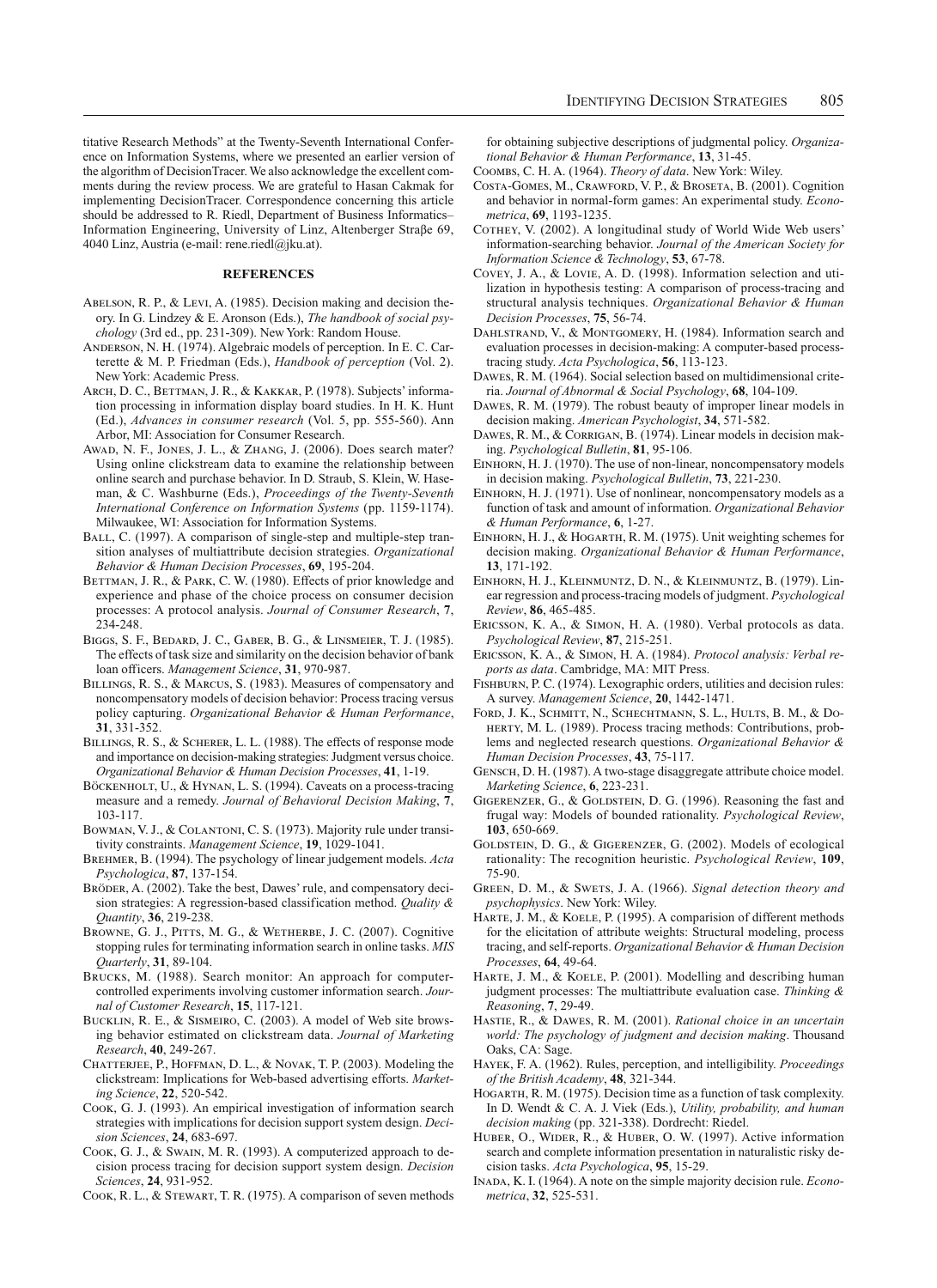- Inada, K. I. (1969). The simple majority decision rule. *Econometrica*, **37**, 490-506.
- Jacoby, J., Chestnut, R. W., Weigl, K. C., & Fisher, W. (1976). Prepurchase information acquisition: Description of a process methodology, research paradigm, and pilot investigation. In B. B. Anderson (Ed.), *Advances in consumer research* (Vol. 3, pp. 306-314). Cincinnati, OH: Association for Consumer Research.
- JAILLET, H. F. (2002). Web metrics: Measuring patterns in online shopping. *Journal of Consumer Behavior*, **2**, 369-381.
- Jarvenpaa, S. L. (1989). The effect of task demands and graphical format on information processing strategies. *Management Science*, **35**, 285-303.
- Jasper, J. D., & Levin, I. P. (2001). Validating a new process tracing method for decision making. *Behavior Research Methods, Instruments, & Computers*, **33**, 496-512.
- Jasper, J. D., & Shapiro, J. (2002). MouseTrace: A better mousetrap for catching decision processes. *Behavior Research Methods, Instruments, & Computers*, **34**, 364-374.
- Johnson, E. J., Moe, W. W., Fader, P. S., Bellman, S., & Lohse, G. L. (2004). On the depth and dynamics of online search behavior. *Management Science*, **50**, 299-308.
- Johnson, E. J., & Payne, J. W. (1985). Effort and accuracy in choice. *Management Science*, **31**, 395-414.
- Jungermann, H., Pfister, H.-R., & Fischer, K. (2005). *Die Psychologie der Entscheidung: Eine Einführung* (2nd ed.). Heidelberg: Elsevier.
- Just, M. A., & Carpenter, P. A. (1976). Eye fixations and cognitive processes. *Cognitive Psychology*, **8**, 441-480.
- Keeney, R. L., & Raiffa, H. (1976). *Decisions with multiple objects: Preferences and value tradeoffs*. New York: Wiley.
- Klayman, J. (1982). *Simulations of six decision strategies: Comparisons of search patterns, processing characteristics, and response to task complexity* (Working Paper No. 100). Chicago: University of Chicago, Center for Decision Research.
- Klayman, J. (1983). Analysis of predecisional information search patterns. In P. Humphreys, O. Svenson, & A. Vári (Eds.), *Analysing and aiding decision processes* (pp. 401-414). Amsterdam: North-Holland.
- Klayman, J. (1985). Children's decision strategies and their adaptation to task characteristics. *Organizational Behavior & Human Decision Processes*, **35**, 179-201.
- Lee, W. (1971). *Decision theory and human behavior*. New York: Wiley.
- Levin, I. P., & Jasper, J. D. (1995). Phased narrowing: A new process tracing method for decision making. *Organizational Behavior & Human Decision Processes*, **64**, 1-8.
- LOHSE, G. L., & JOHNSON, E. J. (1996). A comparison of two process tracing methods for choice tasks. *Organizational Behavior & Human Decision Processes*, **68**, 28-43.
- LOHSE, G. L., & SPILLER, P. (1998). Electronic shopping: The effect of customer interfaces on traffic and sales. *Communications of the ACM*, **41**, 81-87.
- MILLER, G. A. (1956). The magical number seven, plus or minus two: Some limits on our capacity for processing information. *Psychological Review*, **63**, 81-97.
- Montgomery, A. L., Hosanagar, K., Krishnan, R., & Clay, K. B. (2004). Designing a better shopbot. *Management Science*, **50**, 189-206.
- Montgomery, H. (1983). Decision rules and the search for a dominance structure: Towards a process model of decision making. In P. Humphreys, O. Svenson, & A. Vári (Eds.), *Analysing and aiding decision processes* (pp. 343-369). Amsterdam: North-Holland.
- Montgomery, H., & Svenson, O. (1976). On decision rules and information processing strategies for choices among multiattribute alternatives. *Scandinavian Journal of Psychology*, **17**, 283-291.
- Mynatt, C. R., Doherty, M. E., & Dragan, W. (1993). Information relevance, working memory, and the consideration of alternatives. *Quarterly Journal of Experimental Psychology*, **46A**, 759-778.
- Newell, A., & Simon, H. A. (1972). *Human problem solving*. Englewood Cliffs, NJ: Prentice Hall.
- NISBETT, R. E., & WILSON, T. D. (1977). Telling more than we can know: Verbal protocols on mental processes. *Psychological Review*, **84**, 231-259.
- Olshavsky, R. W. (1979). Task complexity and contingent processing

in decision making: A replication and extension. *Organizational Behavior & Human Performance*, **24**, 300-316.

- Payne, J. W. (1976). Task complexity and contingent processing in decision making: An information search and protocol analysis. *Organizational Behavior & Human Decision Processes*, **16**, 366-387.
- Payne, J. W., Bettman, J. R., Coupey, E., & Johnson, E. J. (1992). A constructive process view of decision making: Multiple strategies in judgment and choice. *Acta Psychologica*, **80**, 107-141.
- Payne, J. W., Bettman, J. R., & Johnson, E. J. (1993). *The adaptive decision maker*. Cambridge: Cambridge University Press.
- PAYNE, J. W., & BRAUNSTEIN, M. L. (1978). Risky choice: An examination of information acquisition behavior. *Memory & Cognition*, **6**, 554-561.
- PAYNE, J. W., BRAUNSTEIN, M. L., & CARROLL, J. S. (1978). Exploring predecisional behavior: An alternative approach to decision research. *Organizational Behavior & Human Decision Processes*, **22**, 17-44.
- Pollay, R. W. (1970). A model of decision times in difficult decision situations. *Psychological Review*, **77**, 274-281.
- Russo, J. E. (1978a). Adaptation of cognitive processes to eye movement systems. In J. W. Senders, D. F. Fisher, & R. A. Monty (Eds.), *Eye movements and higher psychological functions* (pp. 89-109). Hillsdale, NJ: Erlbaum.
- Russo, J. E. (1978b). Eye fixations can save the world: A critical evaluation and a comparison between eye fixations and other information processing methodologies. In H. K. Hunt (Ed.), *Advances in consumer research* (Vol. 5, pp. 561-570). Ann Arbor, MI: Association for Consumer Research.
- Russo, J. E., & Dosher, B. A. (1983). Strategies for multiattribute binary choice. *Journal of Experimental Psychology: Learning, Memory, & Cognition*, **9**, 676-696.
- Russo, J. E., & Rosen, L. D. (1975). An eye fixation analysis of multialternative choice. *Memory & Cognition*, **3**, 267-276.
- Sen, A. K. (1966). A possibility theorem on majority decisions. *Econometrica*, **34**, 491-499.
- SEN, A. K., & PATTANAIK, P. K. (1969). Necessary and sufficient conditions for rational choice under majority decision. *Journal of Economic Theory*, **1**, 178-202.
- Simon, H. A. (1955). A behavioral model of rational choice. *Quarterly Journal of Economics*, **69**, 99-118.
- SLOVIC, P., & LICHTENSTEIN, S. (1971). Comparison of Bayesian and regression approaches to the study of information processing in judgment. *Organizational Behavior & Human Performance*, **6**, 649-744.
- Summers, D. A., Taliaferro, J. D., & Fletcher, D. J. (1970). Subjective vs. objective description of judgment policy. *Psychonomic Science*, **18**, 249-250.
- Svenson, O. (1979). Process descriptions of decision making. *Organizational Behavior & Human Performance*, **23**, 86-112.
- Svenson, O. (1983). Decision rules and information processing in decision making. In L. Sjöberg, T. Tyszka, & J. Wise (Eds.), *Human decision making* (pp. 131-162). Bodafors, Sweden: Doxa.
- TABATABAI, M. (1998). Investigation of decision making process: A hypermedia approach. *Interacting With Computers*, **9**, 385-396.
- Todd, P., & BENBASAT, I. (1987). Process tracing methods in decision support systems research: Exploring the black box. *MIS Quarterly*, **11**, 492-512.
- Topp, P., & BENBASAT, I. (1991). An experimental investigation of the impact of computer based decision aids on decision making strategies. *Information Systems Research*, **2**, 87-115.
- Tversky, A. (1969). Intransitivity of preferences. *Psychological Review*, **76**, 31-48.
- Tversky, A. (1972). Elimination by aspects: A theory of choice. *Psychological Review*, **79**, 281-299.
- van Raaij, W. F. (1976). *Consumer choice behaviour: An informationprocessing approach*. Tilburg, The Netherlands: Katholieke Hogeschool te Tilburg.
- Venkatesh, V., & Agarwal, R. (2006). Turning visitors into customers: A usability-centric perspective on purchase behavior in electronic channels. *Management Science*, **52**, 367-382.
- von WINTERFELDT, D., & FISCHER, G. W. (1975). Multiattribute utility theory: Models and assessment procedures. In D. Wendt & C. A. J. Viek (Eds.), *Utility, probability, and human decision making* (pp. 47-86). Dordrecht: Riedel.
- Westenberg, M. R. M., & Koele, P. (1994). Multi-attribute evalua-